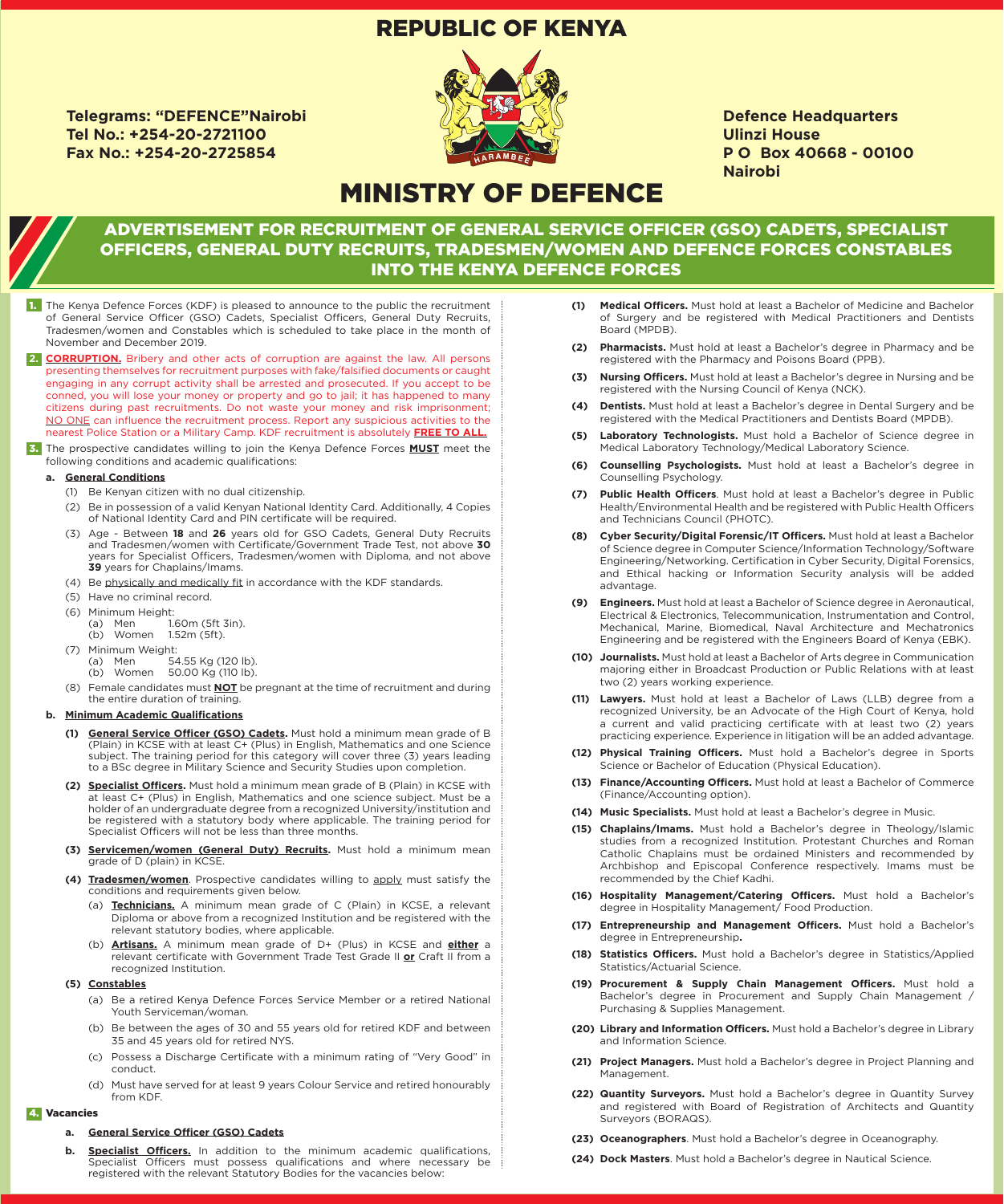|     |                                                                  | 5. Tradesmen/women                                                                                                                                                                                         |                                                                                                                                                                                                                                                            |                                                                                                                                                                                                                                                                         |               |                      | <b>LOWER YATTA</b>      | <b>KYUSYANI</b>          |
|-----|------------------------------------------------------------------|------------------------------------------------------------------------------------------------------------------------------------------------------------------------------------------------------------|------------------------------------------------------------------------------------------------------------------------------------------------------------------------------------------------------------------------------------------------------------|-------------------------------------------------------------------------------------------------------------------------------------------------------------------------------------------------------------------------------------------------------------------------|---------------|----------------------|-------------------------|--------------------------|
| (1) | <b>Diploma</b>                                                   |                                                                                                                                                                                                            |                                                                                                                                                                                                                                                            |                                                                                                                                                                                                                                                                         |               | KITUI                | <b>MUTOMO</b>           | <b>MUTOMO</b>            |
|     | (a)                                                              | Accounting/Finance/CPA II<br>Aeronautical Engineering (A&E)                                                                                                                                                |                                                                                                                                                                                                                                                            |                                                                                                                                                                                                                                                                         |               | <b>TSEKURU</b>       | <b>TSEKURU</b>          |                          |
|     | (b)                                                              |                                                                                                                                                                                                            |                                                                                                                                                                                                                                                            |                                                                                                                                                                                                                                                                         |               |                      | LUNGA LUNGA             | LUNGA LUNGA              |
|     | (c)<br>(d)                                                       |                                                                                                                                                                                                            | Archives and Record Management<br><b>Automotive Engineering</b><br><b>Building and Construction</b>                                                                                                                                                        |                                                                                                                                                                                                                                                                         |               | <b>KWALE</b>         |                         |                          |
|     | (e)                                                              |                                                                                                                                                                                                            |                                                                                                                                                                                                                                                            |                                                                                                                                                                                                                                                                         |               | LAMU                 | <b>LAMU EAST</b>        | <b>FAZA</b>              |
|     | (f)                                                              | Carpentry and Joinery                                                                                                                                                                                      |                                                                                                                                                                                                                                                            |                                                                                                                                                                                                                                                                         |               |                      | <b>LAMU WEST</b>        | KENYATTA STADIUM AMU     |
|     | (g)                                                              | Community Health & Development                                                                                                                                                                             |                                                                                                                                                                                                                                                            |                                                                                                                                                                                                                                                                         | Wednesday, 27 | <b>MERU</b>          | <b>IGEMBE NORTH</b>     | MURUNGINE PRI SCH        |
|     | (h)<br>(i)                                                       | Community Health Nursing (KRCHN)                                                                                                                                                                           | Computer Science/Information Technology                                                                                                                                                                                                                    |                                                                                                                                                                                                                                                                         | November 2019 | <b>MIGORI</b>        | <b>SUNA EAST</b>        | <b>MIGORI</b>            |
|     | (j)                                                              | Counseling Psychology                                                                                                                                                                                      |                                                                                                                                                                                                                                                            |                                                                                                                                                                                                                                                                         |               | <b>NAKURU</b>        | <b>KURESOI NORTH</b>    | <b>SIRIKWA</b>           |
|     | (k)                                                              | <b>Clinical Medicine and Surgery</b>                                                                                                                                                                       |                                                                                                                                                                                                                                                            |                                                                                                                                                                                                                                                                         |               |                      | <b>MOLO</b>             | <b>MOLO</b>              |
|     | (1)                                                              | <b>Electrical and Electronics Engineering</b>                                                                                                                                                              |                                                                                                                                                                                                                                                            |                                                                                                                                                                                                                                                                         |               | <b>NYAMIRA</b>       | <b>NYAMIRA SOUTH</b>    | <b>NYAMIRA</b>           |
|     | (m)<br>(n)                                                       | Electrical and Instrumentation/Control Engineering<br>Human Resource Management                                                                                                                            |                                                                                                                                                                                                                                                            |                                                                                                                                                                                                                                                                         |               | NYANDARUA            | NYANDARUA WEST          | OLJORO OROK              |
|     | (0)                                                              | Journalism (Print Journalist, Audio - Visual Producer)                                                                                                                                                     |                                                                                                                                                                                                                                                            | <b>SAMBURU</b>                                                                                                                                                                                                                                                          |               | <b>SAMBURU NORTH</b> | <b>BARAGOI TOWN</b>     |                          |
|     | (p)                                                              | <b>Marine Engineering</b>                                                                                                                                                                                  |                                                                                                                                                                                                                                                            |                                                                                                                                                                                                                                                                         |               | <b>TANA RIVER</b>    | <b>TANA RIVER NORTH</b> | <b>BURA STADIUM</b>      |
|     | (q)<br>(r)                                                       | Mechanical Engineering (Plant/Production)<br><b>Medical Laboratory</b>                                                                                                                                     |                                                                                                                                                                                                                                                            |                                                                                                                                                                                                                                                                         |               | <b>VIHIGA</b>        | <b>EMUHAYA</b>          | <b>EMUSIRE PRI SCH</b>   |
|     | (s)                                                              | Music                                                                                                                                                                                                      |                                                                                                                                                                                                                                                            |                                                                                                                                                                                                                                                                         |               | <b>WAJIR</b>         | <b>WAJIR NORTH</b>      | <b>BUTE</b>              |
|     | (t)                                                              | Painting/Coating Technology                                                                                                                                                                                |                                                                                                                                                                                                                                                            |                                                                                                                                                                                                                                                                         |               | <b>WEST POKOT</b>    | <b>POKOT CENTRAL</b>    | <b>SIGOR PRI SCH</b>     |
|     | (u)                                                              | Para Legal<br>Pharmaceutical Technology                                                                                                                                                                    |                                                                                                                                                                                                                                                            |                                                                                                                                                                                                                                                                         |               | <b>BARINGO</b>       | <b>MARIGAT</b>          | <b>MARIGAT</b>           |
|     | (v)<br>(w)                                                       |                                                                                                                                                                                                            | Plumbing and Pipe Fitting/Plumbing Technology                                                                                                                                                                                                              |                                                                                                                                                                                                                                                                         |               |                      | <b>TESO NORTH</b>       | AMAGORO                  |
|     | (x)                                                              | Project Planning and Management                                                                                                                                                                            |                                                                                                                                                                                                                                                            |                                                                                                                                                                                                                                                                         |               | <b>BUSIA</b>         | <b>SAMIA</b>            | <b>FUNYULA</b>           |
|     | (y)                                                              |                                                                                                                                                                                                            | Public Health/Environmental Health Sciences                                                                                                                                                                                                                |                                                                                                                                                                                                                                                                         |               | <b>EMBU</b>          | <b>EMBU NORTH</b>       | MANYATTA                 |
|     | (z)                                                              | Purchasing and Supplies Management<br>(aa) Radiography                                                                                                                                                     |                                                                                                                                                                                                                                                            |                                                                                                                                                                                                                                                                         |               |                      | <b>GARISSA</b>          | <b>GARISSA STADIUM</b>   |
|     |                                                                  | (ab) Refrigeration & Air Conditioning                                                                                                                                                                      |                                                                                                                                                                                                                                                            |                                                                                                                                                                                                                                                                         |               |                      | <b>HULUGHO</b>          | POLICE HQs HULUGHO       |
|     |                                                                  | (ac) Research Skills Development                                                                                                                                                                           |                                                                                                                                                                                                                                                            |                                                                                                                                                                                                                                                                         |               | <b>GARISSA</b>       |                         |                          |
|     |                                                                  | (ad) Sales and Marketing<br>(ae) Tailoring                                                                                                                                                                 |                                                                                                                                                                                                                                                            |                                                                                                                                                                                                                                                                         |               |                      | MBALAMBALA              | MBALAMBALA               |
|     | (af)                                                             |                                                                                                                                                                                                            | <b>Telecommunication Engineering</b>                                                                                                                                                                                                                       |                                                                                                                                                                                                                                                                         |               | <b>HOMA BAY</b>      | <b>SUBA</b>             | <b>MAGUNGA</b>           |
|     |                                                                  | (ag) Warehouse/Store Keeping Management                                                                                                                                                                    |                                                                                                                                                                                                                                                            |                                                                                                                                                                                                                                                                         |               | <b>KAJIADO</b>       | <b>MASHURU</b>          | <b>MASHURU</b>           |
|     |                                                                  | (ah) Welding & Fabrication                                                                                                                                                                                 |                                                                                                                                                                                                                                                            |                                                                                                                                                                                                                                                                         |               | <b>KAKAMEGA</b>      | <b>MUMIAS EAST</b>      | SHIANDA (MUMINI) PRI SCH |
|     | (2) Certificate                                                  |                                                                                                                                                                                                            |                                                                                                                                                                                                                                                            |                                                                                                                                                                                                                                                                         |               | <b>KERICHO</b>       | <b>LONDIANI</b>         | <b>LONDIANI</b>          |
|     | (a)                                                              | Auto/Motor Vehicle Electrical                                                                                                                                                                              |                                                                                                                                                                                                                                                            |                                                                                                                                                                                                                                                                         |               | KIAMBU               | <b>THIKA WEST</b>       | <b>THIKA</b>             |
|     | (b)<br>(c)                                                       | Automotive/Motor Vehicle Mechanics<br>Carpentry and Joinery                                                                                                                                                |                                                                                                                                                                                                                                                            |                                                                                                                                                                                                                                                                         | Thursday, 28  |                      | <b>IKUTHA</b>           | <b>IKUTHA</b>            |
|     | (d)                                                              | Composite Manufacturing Technology                                                                                                                                                                         |                                                                                                                                                                                                                                                            |                                                                                                                                                                                                                                                                         | November 2019 | KITUI                | <b>KATULANI</b>         | <b>KATULANI</b>          |
|     | (e)                                                              | <b>Electrical and Electronics</b><br>Marine/Ship Construction                                                                                                                                              |                                                                                                                                                                                                                                                            |                                                                                                                                                                                                                                                                         |               |                      | <b>MUMONI</b>           | <b>KATSE</b>             |
|     | (f)                                                              |                                                                                                                                                                                                            |                                                                                                                                                                                                                                                            |                                                                                                                                                                                                                                                                         |               | <b>KWALE</b>         | <b>MSAMBWENI</b>        | <b>MSAMBWENI</b>         |
|     | Masonry and Brick Laying<br>(g)<br><b>Plant Mechanics</b><br>(h) |                                                                                                                                                                                                            |                                                                                                                                                                                                                                                            |                                                                                                                                                                                                                                                                         |               | <b>MARSABIT</b>      | <b>MOYALE</b>           | MOYALE DISUSED RUNWAY    |
|     | (i)                                                              | Plant Operations (Heavy Plant/Crane/Forklift/Tug Operations)                                                                                                                                               |                                                                                                                                                                                                                                                            |                                                                                                                                                                                                                                                                         | <b>MERU</b>   | <b>IGEMBE SOUTH</b>  | <b>MAUA TOWN</b>        |                          |
|     | (k)                                                              | Plumbing and Pipe Fitting                                                                                                                                                                                  |                                                                                                                                                                                                                                                            |                                                                                                                                                                                                                                                                         |               | <b>MIGORI</b>        | <b>SUNA WEST</b>        | <b>BONDO NYIRONGE</b>    |
|     | (1)                                                              | Welding and Fabrication                                                                                                                                                                                    |                                                                                                                                                                                                                                                            |                                                                                                                                                                                                                                                                         |               | <b>NAKURU</b>        | <b>KURESOI SOUTH</b>    | KERINGET BOYS HIGH SCH   |
|     |                                                                  |                                                                                                                                                                                                            |                                                                                                                                                                                                                                                            | Detailed CV which should include Height and Weight, Clear photocopies of relevant<br>academic certificates, professional body membership certificate and current National                                                                                               |               | <b>NYAMIRA</b>       | NYAMIRA NORTH           | EKERENYO STADIUM         |
|     |                                                                  |                                                                                                                                                                                                            |                                                                                                                                                                                                                                                            | Identity Card (ID) MUST be attached to the application and addressed to the:                                                                                                                                                                                            |               | <b>NYANDARUA</b>     | NYANDARUA               | OL KALAU STADIUM         |
|     |                                                                  | <b>Assistant Chief of the Defence Forces</b>                                                                                                                                                               |                                                                                                                                                                                                                                                            |                                                                                                                                                                                                                                                                         |               |                      | <b>CENTRAL</b>          |                          |
|     |                                                                  | (Personnel and Logistics)                                                                                                                                                                                  |                                                                                                                                                                                                                                                            |                                                                                                                                                                                                                                                                         |               | <b>SAMBURU</b>       | <b>SAMBURU CENTRAL</b>  | MARALAL STADIUM          |
|     |                                                                  | <b>Ministry of Defence</b><br><b>Defence Headquarters</b><br><b>Ulinzi House</b><br>P O Box 40668 - 00100                                                                                                  |                                                                                                                                                                                                                                                            | <b>TANA RIVER</b>                                                                                                                                                                                                                                                       |               | <b>TANA RIVER</b>    | <b>HOLA STADIUM</b>     |                          |
|     |                                                                  |                                                                                                                                                                                                            |                                                                                                                                                                                                                                                            | <b>VIHIGA</b>                                                                                                                                                                                                                                                           |               | <b>LUANDA</b>        | MUMBOHA SEC SCH         |                          |
|     |                                                                  |                                                                                                                                                                                                            |                                                                                                                                                                                                                                                            | <b>WEST POKOT</b>                                                                                                                                                                                                                                                       |               | <b>KIPKOMO</b>       | CHEPARERIA PRI SCH      |                          |
|     | <b>NAIROBI</b>                                                   |                                                                                                                                                                                                            |                                                                                                                                                                                                                                                            |                                                                                                                                                                                                                                                                         |               | <b>BARINGO</b>       | <b>BARINGO CENTRAL</b>  | <b>KABARNET</b>          |
|     |                                                                  |                                                                                                                                                                                                            |                                                                                                                                                                                                                                                            | 7. The applications for GSO Cadets, Specialist Officers and Tradesmen/women to reach                                                                                                                                                                                    |               | <b>BUNGOMA</b>       | <b>BUNGOMA SOUTH</b>    | <b>BUNGOMA</b>           |
|     |                                                                  |                                                                                                                                                                                                            | the addressee on or before 27 <sup>th</sup> November 2019. Candidates who will be shortlisted for<br><b>BUSIA</b><br><b>BUSIA</b><br><b>BUSIA</b><br>GSO Cadets and Specialist Officers shall be notified through the print media from 16 <sup>th</sup> to |                                                                                                                                                                                                                                                                         |               |                      |                         |                          |
|     |                                                                  | 20 <sup>th</sup> December 2019 and Tradesmen/women shall be notified through the print media<br>from 23 <sup>rd</sup> to 29 <sup>th</sup> December 2019. All candidates who had applied earlier MUST apply |                                                                                                                                                                                                                                                            |                                                                                                                                                                                                                                                                         | <b>EMBU</b>   | <b>EMBU EAST</b>     | <b>RUNYENJES</b>        |                          |
|     | AFRESH.                                                          |                                                                                                                                                                                                            |                                                                                                                                                                                                                                                            |                                                                                                                                                                                                                                                                         |               |                      | <b>FAFI</b>             | <b>BURA</b>              |
|     |                                                                  |                                                                                                                                                                                                            |                                                                                                                                                                                                                                                            |                                                                                                                                                                                                                                                                         |               |                      | <b>GARISSA</b>          | DADAAB PRI SCH           |
|     | <b>ITINERARY</b>                                                 |                                                                                                                                                                                                            | <b>GARISSA</b><br><b>HOMA BAY</b><br><b>MBITA</b><br><b>MBITA</b><br>8. The KDF Recruiting Teams consisting of the Kenya Army, the Kenya Air Force and                                                                                                     |                                                                                                                                                                                                                                                                         |               |                      |                         |                          |
|     |                                                                  |                                                                                                                                                                                                            |                                                                                                                                                                                                                                                            | KAJIADO<br><b>KAJIADO CENTRAL</b><br>KAJIADO<br>the Kenya Navy will be visiting the Recruitment Centres as indicated below to recruit<br><b>KAKAMEGA</b><br><b>BUTERE</b><br><b>BUTERE GIRLS SEC SCH</b><br><b>General Duty Recruits and Defence Forces Constables:</b> |               |                      |                         |                          |
|     |                                                                  |                                                                                                                                                                                                            |                                                                                                                                                                                                                                                            |                                                                                                                                                                                                                                                                         |               |                      |                         |                          |
|     |                                                                  |                                                                                                                                                                                                            |                                                                                                                                                                                                                                                            |                                                                                                                                                                                                                                                                         | Friday, 29    | <b>KERICHO</b>       | <b>KIPKELION</b>        | <b>KIPKELION</b>         |
|     | <b>RECRUITMENT</b><br><b>DATE</b>                                | <b>COUNTY</b>                                                                                                                                                                                              | <b>SUB COUNTY</b>                                                                                                                                                                                                                                          | <b>RECRUITMENT CENTRE</b>                                                                                                                                                                                                                                               | November 2019 | KITUI                | <b>KYUSO</b>            | <b>KYUSO</b>             |
|     |                                                                  |                                                                                                                                                                                                            |                                                                                                                                                                                                                                                            |                                                                                                                                                                                                                                                                         |               | <b>KWALE</b>         | <b>KWALE</b>            | <b>KWALE</b>             |
|     |                                                                  | <b>BARINGO</b>                                                                                                                                                                                             | POKOT EAST<br>TESO SOUTH                                                                                                                                                                                                                                   | <b>CHEMOLINGOT</b><br>AMUKURA                                                                                                                                                                                                                                           |               | LAIKIPIA             | <b>LAIKIPIA WEST</b>    | RUMURUTI STADIUM         |
|     |                                                                  | <b>BUSIA</b>                                                                                                                                                                                               |                                                                                                                                                                                                                                                            |                                                                                                                                                                                                                                                                         |               | <b>MACHAKOS</b>      | <b>MBOONI EAST</b>      | <b>MUMBUNI</b>           |
|     |                                                                  |                                                                                                                                                                                                            | <b>BUNYALA</b>                                                                                                                                                                                                                                             | <b>BUDALANGI</b>                                                                                                                                                                                                                                                        |               | <b>MAKUENI</b>       | <b>KIBWEZI</b>          | <b>KIBWEZI</b>           |
|     |                                                                  | EMBU                                                                                                                                                                                                       | <b>EMBU WEST</b>                                                                                                                                                                                                                                           | <b>EMBU</b>                                                                                                                                                                                                                                                             |               | <b>MARSABIT</b>      | <b>SOLOLO</b>           | <b>SOLOLO</b>            |
|     | Wednesday, 27<br>November 2019                                   | GARISSA                                                                                                                                                                                                    | IJARA                                                                                                                                                                                                                                                      | MASALANI RED CROSS<br><b>GROUND</b>                                                                                                                                                                                                                                     |               | <b>MERU</b>          | <b>IGEMBE CENTRAL</b>   | KANGETA SUB COUNTY HQ's  |
|     |                                                                  | <b>HOMA BAY</b>                                                                                                                                                                                            | <b>NDHIWA</b>                                                                                                                                                                                                                                              | <b>NDHIWA</b>                                                                                                                                                                                                                                                           |               | <b>MIGORI</b>        | <b>KURIA EAST</b>       | <b>KEGONGA</b>           |
|     |                                                                  | KAJIADO                                                                                                                                                                                                    | LOITOKTOK                                                                                                                                                                                                                                                  | LOITOKTOK                                                                                                                                                                                                                                                               |               | <b>MURANGA</b>       | MURANGA SOUTH           | <b>MURANGA TTC</b>       |
|     |                                                                  | KAKAMEGA                                                                                                                                                                                                   | <b>MUMIAS WEST</b>                                                                                                                                                                                                                                         | <b>MUMIAS</b>                                                                                                                                                                                                                                                           |               |                      |                         | NJORO BOYS SECONDARY     |
|     |                                                                  |                                                                                                                                                                                                            |                                                                                                                                                                                                                                                            |                                                                                                                                                                                                                                                                         |               | <b>NAKURU</b>        | <b>NJORO</b>            | <b>SCH</b>               |
|     |                                                                  | <b>KIAMBU</b>                                                                                                                                                                                              | THIKA EAST                                                                                                                                                                                                                                                 | <b>KILIMAMBOGO</b>                                                                                                                                                                                                                                                      |               |                      |                         |                          |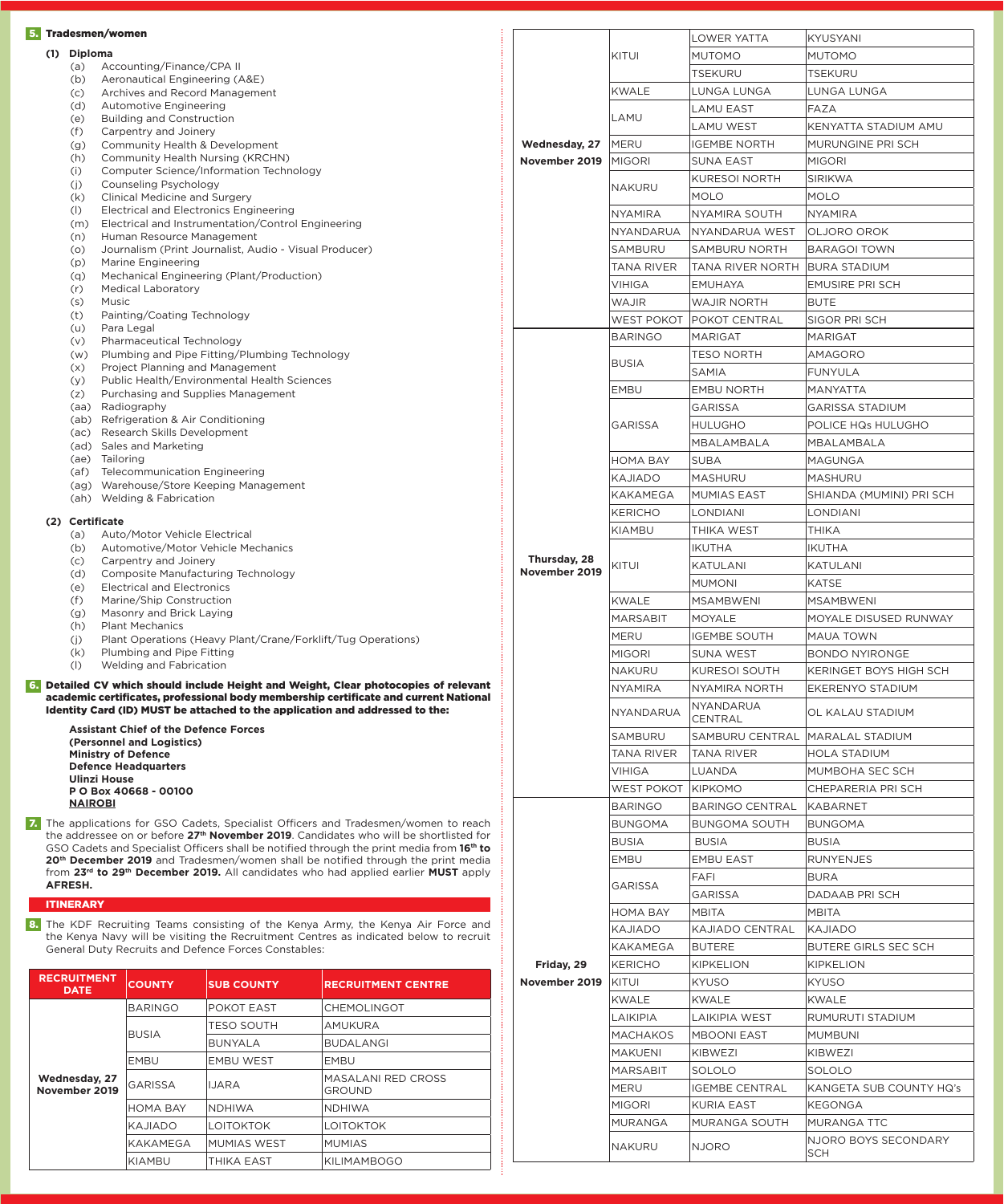|                                          | <b>NYAMIRA</b>             | <b>MASABA NORTH</b>                                                      | <b>KEROKA</b>                               |             |                               | HOMA BAY                   | RACHUONYO SOUTH KOSELE        |                          |
|------------------------------------------|----------------------------|--------------------------------------------------------------------------|---------------------------------------------|-------------|-------------------------------|----------------------------|-------------------------------|--------------------------|
|                                          | NYANDARUA                  | <b>KIPIPIRI</b>                                                          | MIHARATI STADIUM                            |             |                               | KAJIADO                    | KAJIADO NORTH                 | <b>NGONG</b>             |
| Friday, 29                               | <b>TANA RIVER</b>          | <b>TANA DELTA</b>                                                        | <b>GARSEN</b>                               |             |                               | <b>KAKAMEGA</b>            | <b>KAKAMEGA</b>               | <b>BHUKHUNGU STADIUM</b> |
| November 2019                            | <b>VIHIGA</b>              | VIHIGA                                                                   | MBALE FRIENDS BOYS SCH                      |             |                               |                            | CENTRAL                       |                          |
|                                          | <b>WAJIR</b>               | <b>HABASWEIN</b>                                                         | <b>HABASWEIN AP CAMP</b>                    |             |                               | <b>KERICHO</b>             | <b>BELGUT</b>                 | <b>SOSIOT</b>            |
|                                          |                            |                                                                          | <b>GROUND</b>                               |             |                               | <b>KIAMBU</b>              | <b>KIAMBAA</b>                | <b>KARURI</b>            |
|                                          | WEST POKOT                 | <b>WEST POKOT</b>                                                        | MAKUTANO STADIUM                            |             |                               | KILIFI                     | GANZE                         | GANZE                    |
|                                          | <b>BARINGO</b>             | <b>BARINGO NORTH</b>                                                     | <b>KABARTONJO</b>                           |             |                               | <b>KIRINYAGA</b>           | KIRINYAGA EAST                | KIANYAGA                 |
|                                          | <b>BUNGOMA</b>             | <b>BUMULA</b><br><b>BUMULA</b>                                           |                                             |             |                               | KISII                      | MASABA SOUTH                  | <b>MASIMBA</b>           |
|                                          | <b>BUSIA</b>               | NAMBALE                                                                  | NAMBALE                                     |             |                               | KITUI                      | <b>MWINGI WEST</b>            | <b>MIGWANI</b>           |
|                                          | <b>EMBU</b>                | <b>MBEERE NORTH</b>                                                      | <b>SIAKAGO</b>                              |             | Wednesday, 4<br>December 2019 | <b>MACHAKOS</b>            | <b>MACHAKOS</b>               | <b>MACHAKOS</b>          |
|                                          | <b>GARISSA</b>             | LAGDERA                                                                  | MODOGASHE POLICE POST<br><b>GROUND</b>      |             |                               | <b>IMAKUENI</b>            | <b>MAKUENI</b>                | <b>WOTE</b>              |
|                                          | HOMA BAY                   | <b>HOMA BAY</b>                                                          | HOMA BAY                                    |             |                               | MANDERA                    | <b>LAFEY</b>                  | <b>LAFEY</b>             |
|                                          | KAJIADO                    | <b>ISINYA</b>                                                            | ISINYA                                      |             |                               |                            | <b>MANDERA EAST</b>           | <b>MANDERA STADIUM</b>   |
|                                          | <b>KAKAMEGA</b>            | <b>KHWISERO</b>                                                          | KHWISERO GIRLS SEC SCH                      |             |                               | <b>MERU</b>                | TIGANIA CENTRAL               | MIKINDURI PRI SCH        |
|                                          | <b>KERICHO</b>             | <b>KERICHO EAST</b>                                                      | KERICHO GREEN STADIUM                       |             |                               | <b>MIGORI</b>              | AWENDO                        | AWENDO                   |
|                                          | <b>KIAMBU</b>              | <b>GATUNDU NORTH</b>                                                     | <b>KAMWANGI</b>                             |             |                               | <b>MOMBASA</b>             | <b>MOMBASA</b>                | TONONOKA GROUNDS         |
|                                          | KILIFI                     | <b>MAGARINI</b>                                                          | <b>MARAFA</b>                               |             |                               | <b>NAKURU</b>              | NAKURU NORTH                  | <b>BAHATI</b>            |
|                                          | KITUI                      |                                                                          |                                             |             |                               | <b>NANDI</b>               | <b>NANDI SOUTH</b><br>(ALDAI) | <b>KABUJOI CENTRE</b>    |
| Monday, 2                                | <b>KWALE</b>               | <b>MATHUKI</b><br><b>MWINGI EAST</b><br><b>KINANGO</b><br><b>KINANGO</b> |                                             |             |                               | <b>NYANDARUA</b>           | <b>MIRANGINI</b>              | NYAKIAMBI GIRLS SEC SCH  |
| December 2019                            | LAIKIPIA                   |                                                                          |                                             |             |                               | <b>NYERI</b>               |                               |                          |
|                                          |                            | <b>NYAHURURU</b>                                                         | <b>NYAHURURU TOWN</b>                       |             |                               |                            | KIENI WEST                    | <b>MWEIGA</b>            |
|                                          | <b>MACHAKOS</b>            | <b>MBOONI WEST</b>                                                       | KIKIMA                                      |             |                               | SAMBURU                    | <b>SAMBURU EAST</b>           | <b>WAMBA</b>             |
|                                          | MAKUENI                    | <b>MAKINDU</b>                                                           | <b>MAKINDU</b>                              |             |                               | SIAYA                      | <b>UGENYA</b>                 | ST. FEBYS' BOYS PRI SCH  |
|                                          | <b>MARSABIT</b>            | MARSABIT                                                                 | MARSABIT STADIUM                            |             |                               | TRANS NZOIA KWANZA         |                               | KWANZA POLYTECHNIC       |
|                                          | <b>MERU</b>                | TIGANIA WEST                                                             | URRU STADIUM                                |             |                               | <b>WAJIR</b>               | <b>ELDAS</b>                  | <b>ELDAS</b>             |
|                                          | <b>MIGORI</b>              | KURIA WEST                                                               | KEHANCHA                                    |             |                               | <b>BUNGOMA</b>             | <b>CHEPTAIS</b>               | <b>CHEPTAIS HIGH SCH</b> |
|                                          | <b>NAKURU</b>              | NAKURU WEST                                                              | <b>KAPKURES</b>                             |             |                               | ELGEYO/<br><b>MARAKWET</b> | <b>KEIYO NORTH</b>            | <b>ITEN</b>              |
|                                          | <b>NYAMIRA</b>             | <b>BORABU</b>                                                            | <b>BORABU</b>                               |             |                               | HOMA BAY                   | RACHUONYO EAST                | <b>KADONGO</b>           |
|                                          | NYANDARUA                  | NYANDARUA SOUTH ENGINEER                                                 |                                             |             |                               |                            | GARBATULA                     | <b>GARBATULA</b>         |
|                                          | <b>VIHIGA</b>              | SABATIA                                                                  | MOI GIRLS H. SCH VOKOLI                     |             |                               | <b>ISIOLO</b>              | <b>ISIOLO</b>                 | <b>ISIOLO STADIUM</b>    |
|                                          | <b>WAJIR</b>               | <b>WAJIR EAST</b>                                                        | <b>WAJIR STADIUM</b>                        |             |                               | <b>KAKAMEGA</b>            | MATUNGU                       | <b>MATUNGU</b>           |
|                                          |                            | <b>WAJIR WEST</b>                                                        | <b>GRIFTU</b>                               |             |                               | <b>KERICHO</b>             | <b>BURETI</b>                 | LITEIN                   |
|                                          |                            | KABICHBICH PRI SCH<br>WEST POKOT POKOT SOUTH                             |                                             |             |                               | <b>KIAMBU</b>              | <b>KIKUYU</b>                 | <b>KIKUYU</b>            |
|                                          | <b>BUNGOMA</b>             | <b>BUNGOMA CENTRAL CHWELE</b>                                            |                                             |             |                               | KILIFI                     | <b>KILIFI NORTH</b>           | KILIFI                   |
|                                          | <b>BUSIA</b>               | <b>BUTULA</b>                                                            | <b>BUTULA</b>                               |             |                               | <b>KIRINYAGA</b>           | <b>MWEA EAST</b>              | WANGURU                  |
|                                          | ELGEYO/<br><b>MARAKWET</b> | <b>MARAKWET EAST</b>                                                     | <b>CHESOI CELEBRATIONS</b><br>GROUND        | Thursday, 5 |                               | KISII                      | <b>KISII CENTRAL</b>          | <b>GUSII STADIUM</b>     |
|                                          | <b>EMBU</b>                | MBEERE SOUTH<br><b>RACHUONYO</b>                                         | <b>KIRITIRI</b>                             |             | December 2019                 | KITUI                      | <b>KABATI</b>                 | <b>KABATI</b>            |
|                                          |                            |                                                                          |                                             |             |                               | LAIKIPIA                   | LAIKIPIA CENTRAL              | NGOBIT POLICE STN GROUND |
|                                          | <b>HOMA BAY</b>            | <b>NORTH</b>                                                             | <b>KENDU BAY</b>                            |             |                               | MACHAKOS                   | <b>KATHIANI</b>               | <b>KATHIANI</b>          |
|                                          | <b>KAJIADO</b>             | <b>KAJIADO WEST</b>                                                      | <b>KISAMIS</b>                              |             |                               | <b>MAKUENI</b>             | <b>NZAUNI</b>                 | <b>MATILIKU</b>          |
|                                          | <b>KAKAMEGA</b>            | KAKAMEGA SOUTH                                                           | <b>MALINYA STADIUM</b>                      |             |                               | <b>MANDERA</b>             | MANDERA NORTH                 | <b>RHAMU STADIUM</b>     |
|                                          | <b>KERICHO</b>             | SOIN/SIGOWET                                                             | <b>CHEPKEMEL</b>                            |             |                               | MERU                       | <b>IMENTI NORTH</b>           | KINORU STADIUM           |
| Tuesday, 3                               | KIAMBU                     | <b>KIAMBU EAST</b>                                                       | KIAMBU                                      |             |                               | <b>MIGORI</b>              | <b>RONGO</b>                  | <b>RONGO</b>             |
| December 2019                            | KILIFI                     | <b>MALINDI</b>                                                           | <b>MALINDI</b>                              |             |                               | <b>MOMBASA</b>             | <b>CHANGAMWE</b>              | <b>CHANGAMWE</b>         |
|                                          | KITUI                      | <b>MWINGI CENTRAL</b>                                                    | MUSILA GARDENS                              |             |                               | <b>MURANGA</b>             | KANGEMA                       | <b>KANGEMA</b>           |
|                                          | <b>MACHAKOS</b>            | <b>MWALA</b>                                                             | <b>MAKUTANO</b>                             |             |                               | <b>NAKURU</b>              | <b>SUBUKIA</b>                | SUBUKIA PRI SCH          |
|                                          | <b>MAKUENI</b>             | <b>KATHONZWENI</b>                                                       | <b>KATHONZWENI</b>                          |             |                               | <b>NANDI</b>               | <b>NANDI CENTRAL</b>          | KAPSABET SHOW GROUND     |
|                                          | <b>MANDERA</b>             | MANDERA CENTRAL                                                          | <b>DEB PRISCH</b>                           |             |                               | <b>NAROK</b>               | <b>NAROK EAST</b>             | NAIREGEA ENKARE          |
|                                          | <b>MARSABIT</b>            | <b>MARSABIT SOUTH</b>                                                    | LAISAMIS                                    |             |                               | SIAYA                      | <b>UGUNJA</b>                 | NYASANDA PRI SCH         |
|                                          | <b>MERU</b>                | <b>TIGANIA EAST</b>                                                      | <b>MURIRI STADIUM</b>                       |             |                               | TRANS NZOIA ENDEBESS       |                               | <b>ENDEBESS</b>          |
|                                          | <b>MIGORI</b>              | <b>URIRI</b>                                                             | URIRI                                       |             |                               | <b>WAJIR</b>               | <b>TARBAJ</b>                 | TARBAJ                   |
|                                          | <b>MOMBASA</b>             | <b>LIKONI</b>                                                            | LIKONI                                      |             |                               | <b>BOMET</b>               | <b>KONOIN</b>                 | SASETA GIRLS SEC SCH     |
|                                          | <b>NAKURU</b>              | <b>NAKURU EAST</b>                                                       | AFRAHA STADIUM                              |             |                               | <b>BUNGOMA</b>             | MT. ELGON                     | KAPSOKWONY PRI SCH       |
|                                          |                            |                                                                          | MANGA                                       |             |                               | ELGEYO/                    |                               |                          |
|                                          | <b>NYAMIRA</b>             | MANGA                                                                    |                                             |             |                               | <b>MARAKWET</b>            | <b>KEIYO SOUTH</b>            | <b>CHEPKORIO</b>         |
|                                          |                            | <b>KINANGOP</b>                                                          | <b>NJAMBINI</b>                             |             |                               |                            |                               |                          |
|                                          | <b>NYANDARUA</b>           | NYANDARUA NORTH NDARAGUA PRI SCH                                         |                                             |             |                               | <b>ISIOLO</b>              | <b>MERTI</b>                  | <b>MERTI</b>             |
|                                          |                            | TRANS NZOIA TRANS-NZOIA WEST KITALE STADIUM                              |                                             |             |                               | <b>KAKAMEGA</b>            | <b>KAKAMEGA EAST</b>          | <b>SHINYALU</b>          |
|                                          | <b>VIHIGA</b>              | <b>HAMISI</b>                                                            | <b>HAMISI STADIUM</b>                       |             |                               | <b>KIAMBU</b>              | <b>GITHUNGURI</b>             | <b>GITHUNGURI</b>        |
|                                          |                            |                                                                          |                                             |             | Friday, 6<br>December 2019    |                            |                               |                          |
|                                          | <b>WAJIR</b>               | <b>BUNA</b>                                                              | <b>BUNA SUB COUNTY HQs</b><br><b>GROUND</b> |             |                               | KILIFI                     | <b>KALOLENI</b>               | <b>KALOLENI</b>          |
|                                          |                            | <b>WAJIR SOUTH</b>                                                       | LEHELEY                                     |             |                               | KIRINYAGA                  | KIRINYAGA<br>CENTRAL          | KERUGOYA                 |
|                                          | <b>BUNGOMA</b>             | <b>BUNGOMA WEST</b>                                                      | <b>SIRISIA</b>                              |             |                               | KISII                      | <b>MARANI</b>                 | <b>MARANI</b>            |
| Wednesday, 4<br>December 2019   MARAKWET | ELGEYO/                    | MARAKWET WEST                                                            | <b>KAPSOWAR GIRLS SCH</b>                   |             |                               | <b>KISUMU</b>              | <b>NYAKACH</b>                | <b>PAP ONDITI</b>        |